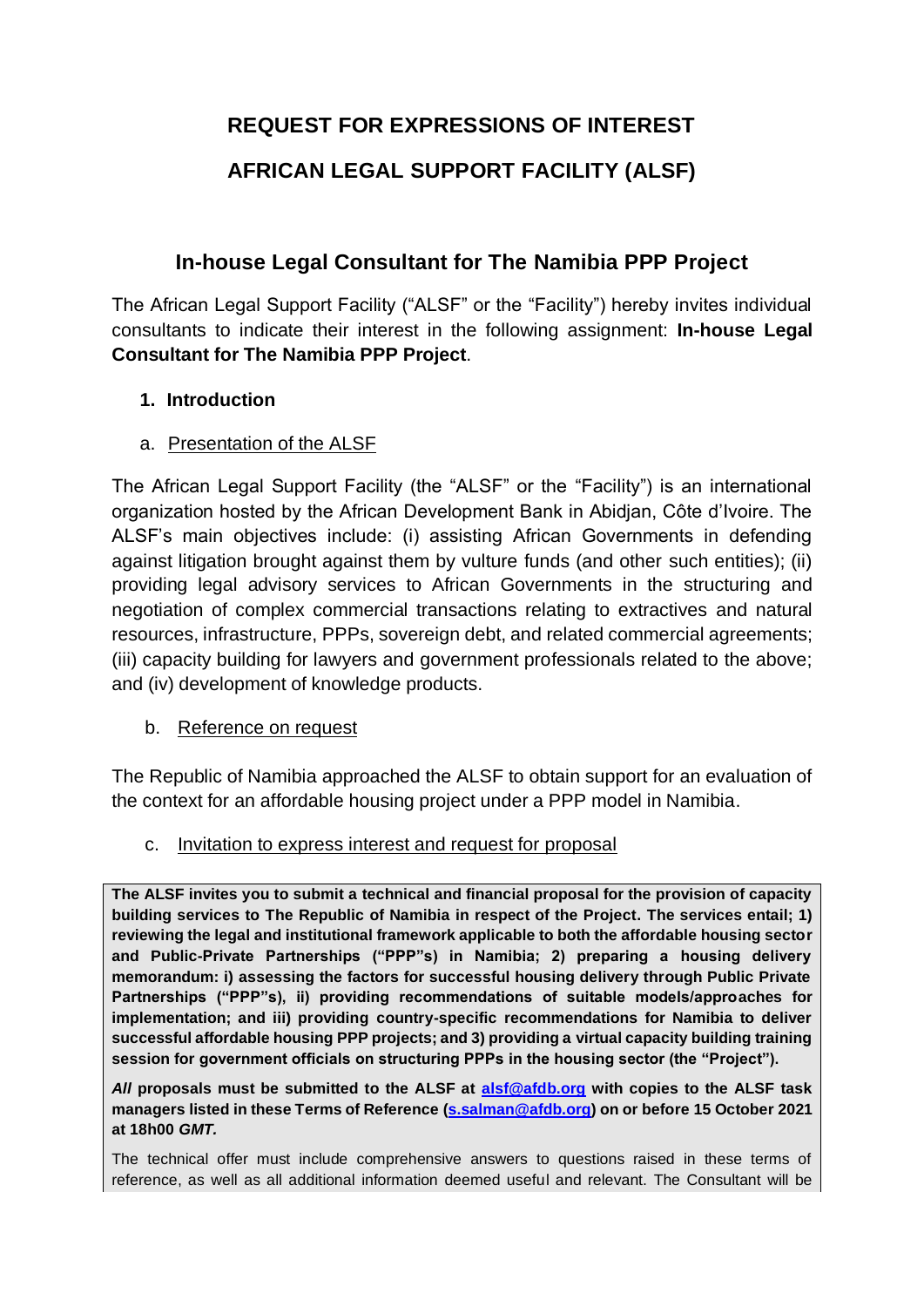selected after an in-depth analysis of the proposals, based on the criteria defined to respond to the needs and requirements of the Government and the ALSF.

The ALSF expects the selected Consultant to provide high-quality services, reflecting good international practices, as well as the ALSF's objectives and mission.

**Incomplete proposals, late proposals, or proposals that do not fulfil the criteria established in these terms of reference shall not be considered.**

### d. Project description

Assistance proposed by the Facility consists in the procurement of an individual consultant (the "Consultant") to provide capacity building to the Republic of Namibia (the "GoN" or the "Government"). The services entail; 1) reviewing the legal and institutional framework applicable to both the affordable housing sector and Public-Private Partnerships ("PPP"s) in Namibia; 2) preparing a housing delivery memorandum: i) assessing the factors for successful housing delivery through Public Private Partnerships ("PPP"s), ii) providing recommendations of suitable models/approaches for implementation; and iii) providing country-specific recommendations for Namibia to deliver successful affordable housing PPP projects; and 3) providing a virtual capacity building training session for government officials on structuring PPPs in the housing sector (the "Project").

The Consultant will be hired and remunerated by the ALSF.

# **2. Project Context**

*Sector Overview*

*i. Sector concerned:* Infrastructure

#### *a. Legal and Institutional Framework*

The legal and institutional framework of Namibia includes, but is not limited to, the following legislation and policies:

- $\triangleright$  Legislation
	- o Public Private Partnerships Act (No 4 of 2017)
	- o Namibia PPP Policy (2013)
	- o Land and Housing Ordinance (1963)
	- o National Housing Development Act (2000)
	- o Public Enterprises Governance (2006)
	- o Sectional Titles Act (2009)
	- o Regional Council's Act (1992)
	- o Flexible Land Tenure Act (2012)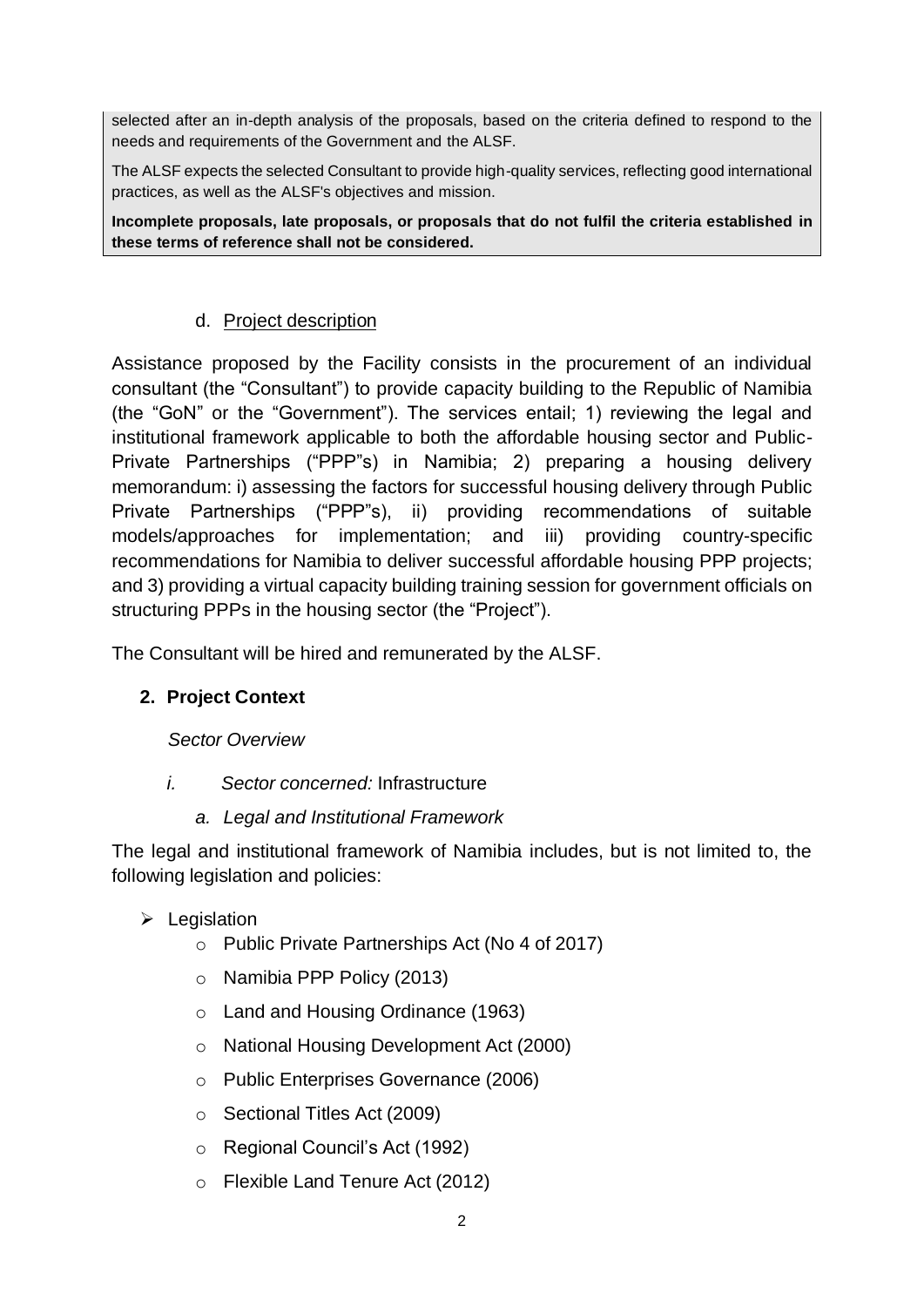- ➢ *Key policy and strategy documents* 
	- o National Development Plan 5
	- o Harambee Prosperity Plan

# *b. Description of the underlying transaction*

The Namibian Government plans to leverage private investments through PPPs to supplement public and multilateral resources in the delivery of infrastructure. Namibia's PPP legal and institutional framework is well-developed and has been operational since December 2018. The country's PPP program aims to promote the emergence of PPP projects in Namibia in sectors such as energy, water, transport, urban infrastructure, and housing. Through strengthening institutional and technical capacity in both the public and private sectors, the Republic of Namibia has made considerable efforts to deliver housing to various segments of the population.

There, however, remains an acute demand for housing in Namibia. One of the major reasons for this is the supply and demand dynamics in the economy. On the demand side: growth in the local economy, rural-urban migration, increased employment, and a rapidly growing middle-class has driven strong, but ultimately foreseeable, increases in demand for formal housing, particularly in urban centres. On the supply side, however, land supply remains fixed thus driving up the cost of housing.

With the support of the ALSF, the Ministry of Finance ("MoF") seeks to procure the services of an individual consultant to conduct a rapid assessment of the housing delivery framework in Namibia, including private sector participation in the delivery of housing and how PPP arrangements can be leveraged in the delivery of housing. The outcome of this assignment is expected to support the work of the MoF in encouraging the application of PPPs in the housing sector, where feasible.

# *c. Designated Government Interface*

The GoN has designated the Public Private Partnerships Directorate of the Ministry of Finance to ensure the overall coordination of the Project ("Implementing Agency").

The ALSF and the Consultant within the framework of the Project shall communicate directly with the Implementing Agency.

The Consultant will also be expected to advise any ministries working in conjunction with the Implementing Agency to implement the Project.

# **3. scope of services**

a. Project workstreams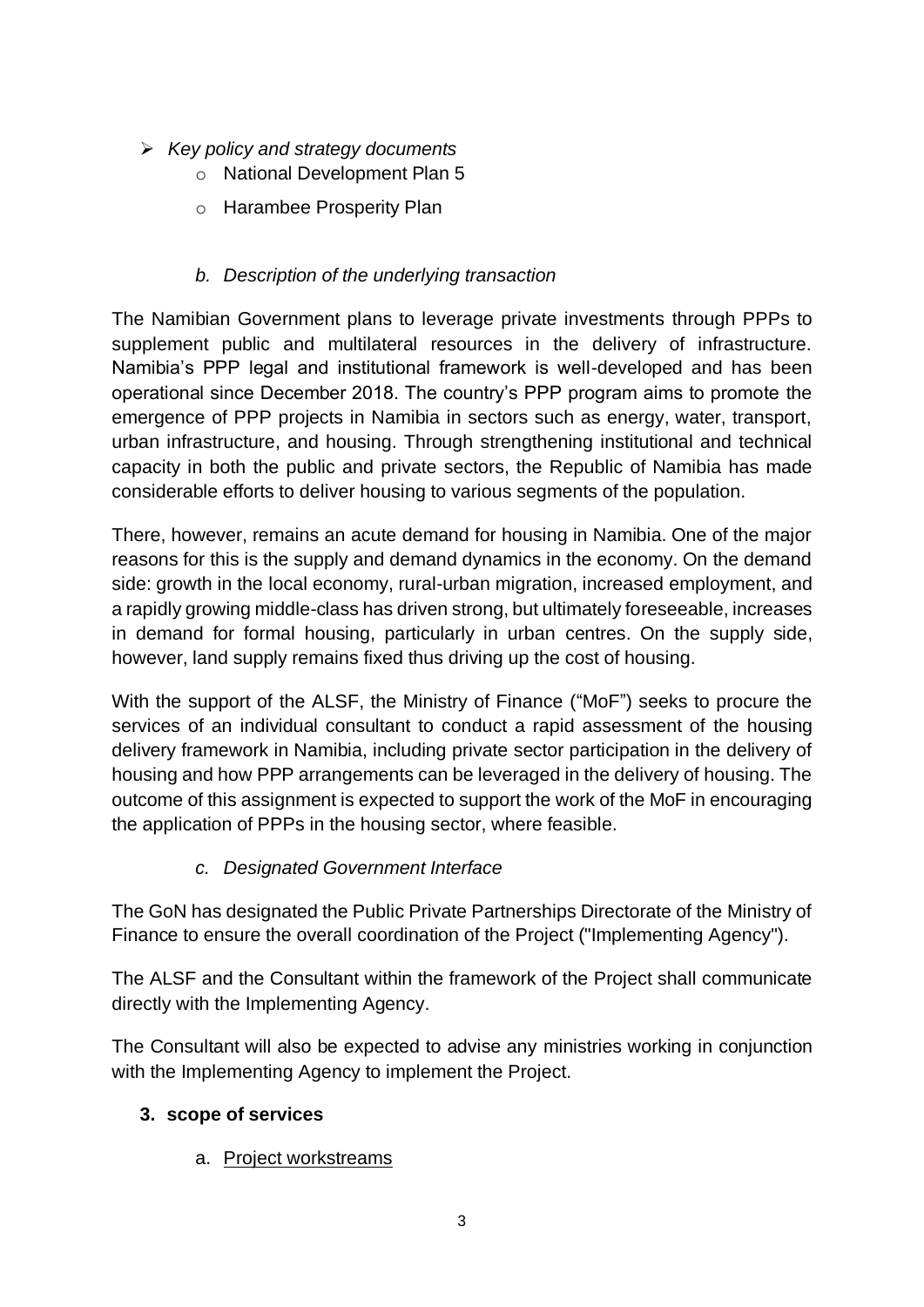The scope of the Consultant's services shall include, without limitation, the following:

Provision of capacity building services to the GoN in the infrastructure sector through the preparation of a housing delivery framework using the PPP model. The Project will consist in reviewing the legal and institutional framework applicable to both the affordable housing sector and PPPs: and the preparation of a housing delivery memorandum and the provision of a capacity-building workshop.

Assistance requested by the Government shall be subdivided into three workstreams described below. The workstreams may overlap, depending on the methodology proposed by the Consultant. The Consultant will specifically undertake the activities and produce the outputs described hereafter.

I. *Specific Activities*

# *Workstream 1: Review of the legal and institutional framework applicable to both the affordable housing sector and Public Private Partnerships.*

Objective: The Consultant will analyse the existing legal and institutional framework related to the housing sector, more specifically, affordable housing, as well as PPPs identifying any potential areas of collaboration between the two sectors as well as outlining any lacunae that may need to be addressed to deliver an affordable housing framework using PPPs.

# **Activities**

The Consultant's activities under this workstream shall include:

- $\triangleright$  Conducting a desk review of key relevant documents in the housing and PPP sectors including the Housing Policy, the National Development Plan 5, Harambee Prosperity Plan, PPP Framework, and any relevant legal frameworks governing housing delivery in Namibia - including assessment of potential infringement of other policies or laws in the application of PPP projects in the housing sector; and
- ➢ Preparation of a memorandum reflecting the procedure for delivery of an affordable housing framework using the PPP model, highlighting lacunae in current laws, and making recommendations of any required changes to ease the delivery of an affordable housing framework.

#### *Workstream 2: Preparation of a housing delivery memorandum.*

Objective: The Consultant will prepare a housing delivery memorandum that can be used by the GoN to decide whether the PPP model is the best route for the delivery of affordable housing in Namibia.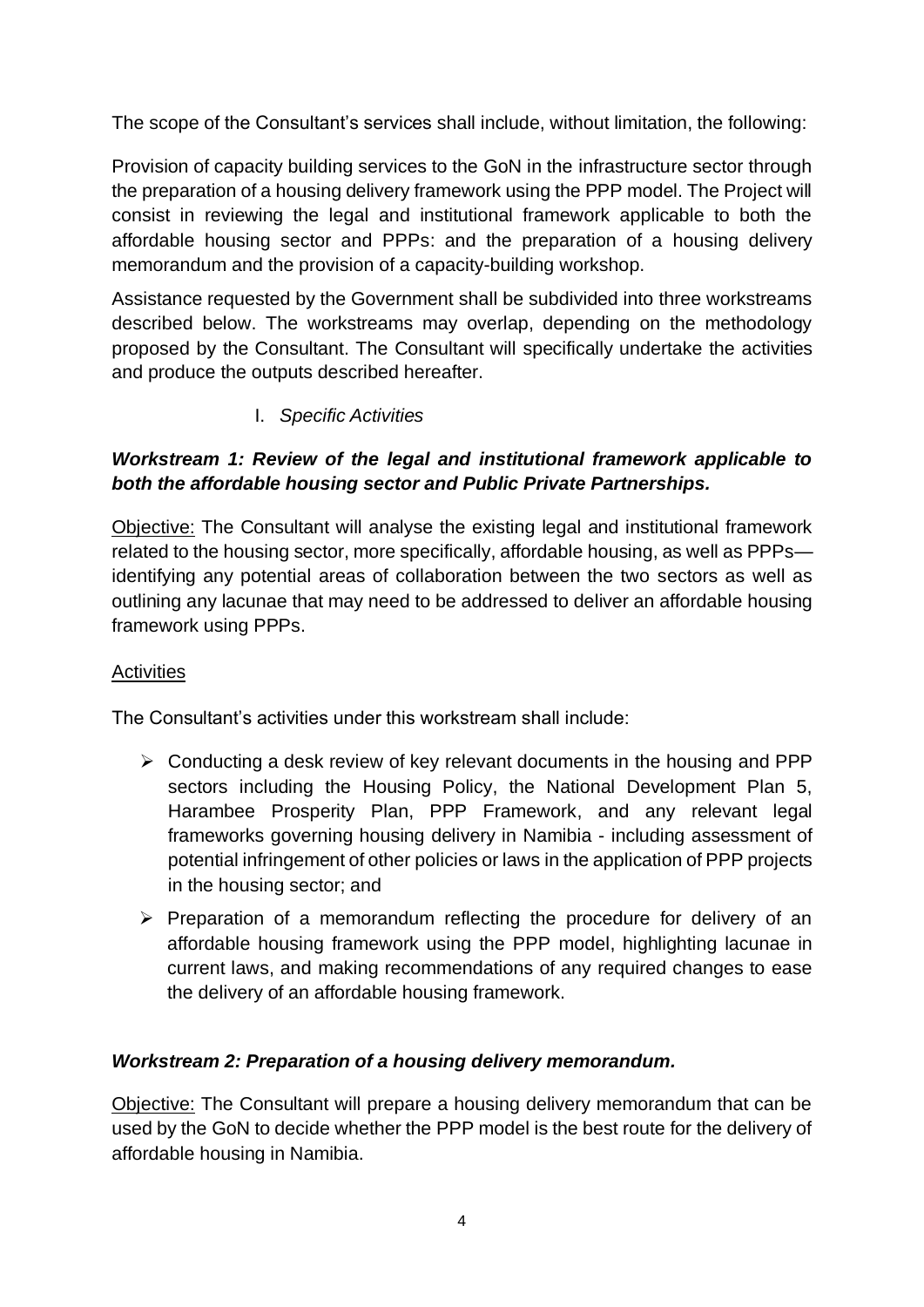### **Activities**

The Consultant's activities under this workstream shall include:

- ➢ Conducting multi-level stakeholder consultations on the housing delivery framework including with public entities, and potentially with private sector actors including financiers and industry sector players to allow the consultant to deliver a country-specific memorandum.
- ➢ Preparation of a memorandum:
	- o Assessing the factors for successful affordable housing delivery through PPP's; and
	- o Providing recommendations of suitable models/approaches for implementation; and
	- o Providing country-specific recommendations for Namibia to deliver successful affordable housing PPP projects.

### *Workstream 3: Implementation of a virtual capacity building training session*

Objective: To provide capacity-building assistance to the GoN to strengthen the capacity of government officials in structuring PPPs in the housing sector.

#### **Activities**

The Consultant's activities under this workstream shall include:

- $\triangleright$  Conducting a training needs assessment to ascertain the GoN's training needs;
- ➢ Developing a summary of the proposed training content and a course curriculum in the housing and PPP sectors to be agreed upon by the Implementing Agency and the ALSF;
- $\triangleright$  Developing practical exercises for the training workshop; and
- ➢ Delivering a virtual workshop on structuring PPPs in the housing sector which must include a discussion of the findings of both Workstreams 1 and 2.

In all this, the Consultant must work in close collaboration with members of the Implementing Agency and the Government with which they shall be in contact to facilitate an exchange of know-how and knowledge for capacity building in Namibia.

II. *Outputs*

The Consultant will be responsible for advising the Government on the Workstreams described above. The services include the following outputs: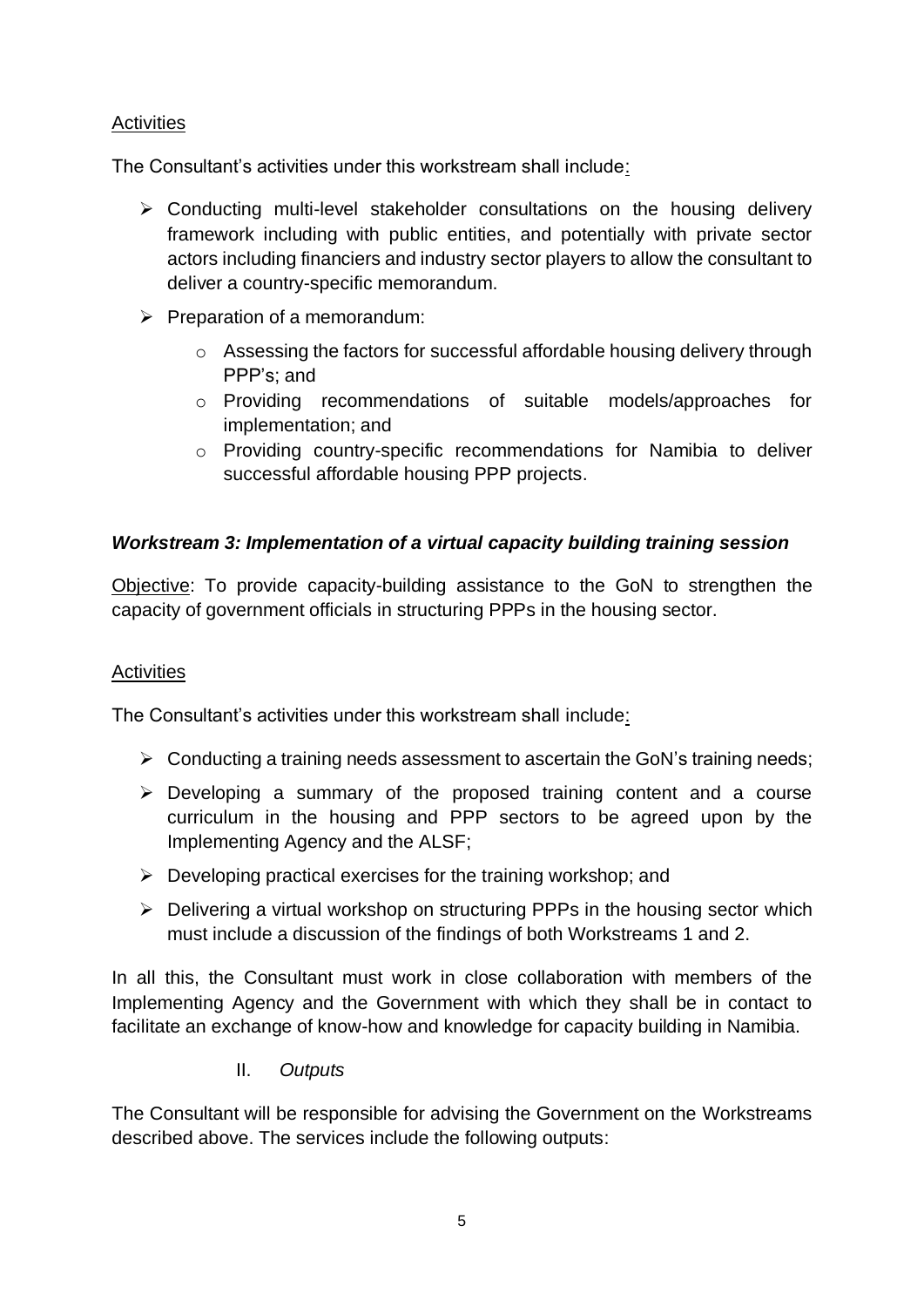- ➢ A preliminary report identifying all documentation needs, any planned consultations, work plan, and strategy; and
- ➢ A memorandum in respect of Workstream 1 reflecting an analysis of the legal and institutional framework for the delivery of affordable housing using the PPP model including any lacunae in the current laws and making recommendations of any required changes to ease the delivery of an affordable housing framework; and
- ➢ A memorandum; i) assessing other factors for successful affordable housing delivery through PPP's, ii) providing recommendations of suitable models/approaches for implementation; and iii) providing country-specific recommendations for Namibia to deliver successful affordable housing PPP projects.
- $\triangleright$  Deliverables in respect of the virtual capacity building training including:
	- o a summary of the proposed teaching content; and
	- o the programme in respect of the virtual training; and
	- o documents (PowerPoint presentations, Excel models, or others) for reprography and to be used by the participants.

The ALSF shall closely monitor the relationship between Government and the selected Consultant to ensure that the Project's forecast results have been well and truly attained.

The provisional schedule of the Consultant's mission is indicated in the following table:

| <b>Actions</b>                                                          | <b>Proposed date and duration</b> |
|-------------------------------------------------------------------------|-----------------------------------|
| Invitation for expression of interest and request for proposal          | September 2021                    |
| Deadline for expression of interest                                     | 1 October 2021                    |
| Deadline for the submission of questions on the request for<br>proposal | 8 October 2021                    |
| Deadline for submitting the technical and financial proposals           | 15 October 2021                   |
| Recruitment of the Consultant                                           | October 2021                      |
| Workstream 1                                                            | 30 Days                           |
| Workstream 2                                                            | 30 Days                           |
| Workstream 3                                                            | 3 Days                            |
| End of mission                                                          | 30 January 2021                   |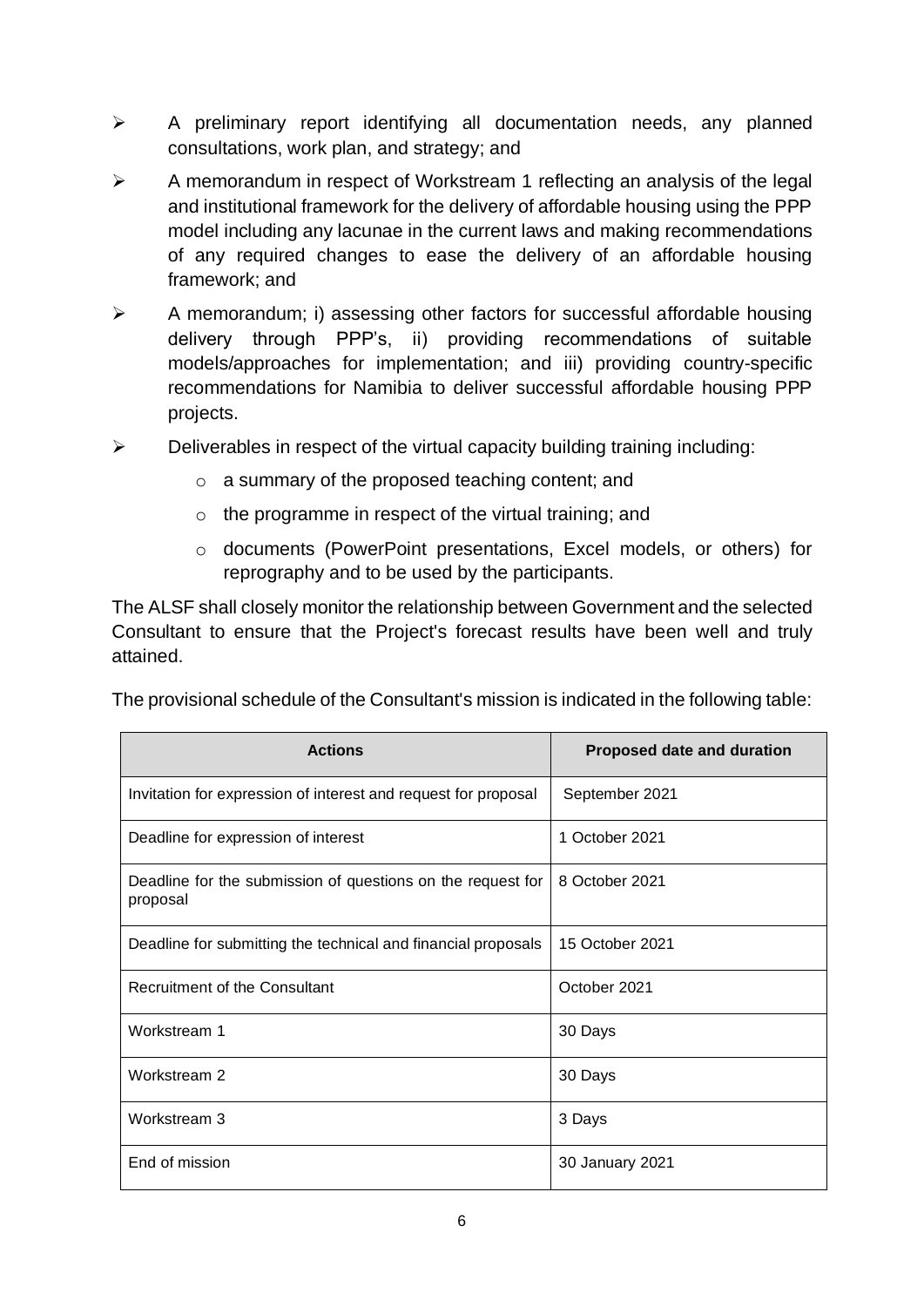# **4. Monitoring and Evaluation**

At the end of the project, the Consultant recruited shall send to the ALSF a final mission report which will include the results achieved. This report will summarize the conclusions of the mission, the specific legal challenges, and the different solutions that were proposed throughout the Project. This report will also highlight the outputs achieved such as activities carried out in the context of the capacity building workstream, the main discussions with participants reflecting their concerns, questions, misunderstandings, the number of lawyers trained, the amount of savings to government, the amount of time discounted/written off, and any lessons to be shared for future transactions.

# **5. Working method**

The selected Consultant shall apply internationally recognised working methods and standards for the realisation of this type of State advisory and institutional support mission. He/she must offer the Government a suitable methodology.

The selected Consultant must work together with in-house legal counsel.

# **6. Duration**

The duties will be carried out for two and a half  $(2  $\frac{1}{2}$ )$  months. The Consultant shall be expected to start on 1 November 2021.

# **7. Content of Specific Technical and Financial Proposal**

The proposals must be sent to ALSF at the latest on 15 October 2021 at 18h00 GMT and must include a technical proposal and a financial proposal.

i. Technical Proposal

The Technical Proposal must include the following:

a. Legal expertise and reputation, including with regard to the public sector and handling matters on behalf of governments and international institutions. The applicant shall hold at least a Master's degree or equivalent in law, be admitted to the Bar, or hold a diploma to practice law, in an AfDB member country. Alternatively, a first university degree plus a relevant combination of academic qualification in law (e.g. Juris Doctor (JD) plus admission to the Bar, or diploma to practice law in an AfDB country. The Consultant shall have previous experience working in an established international law firm, or an international financial institution with proven technical competence and experience in development law. Experience with a Development Bank and knowledge of Multilateral Finance Institutions is highly desirable;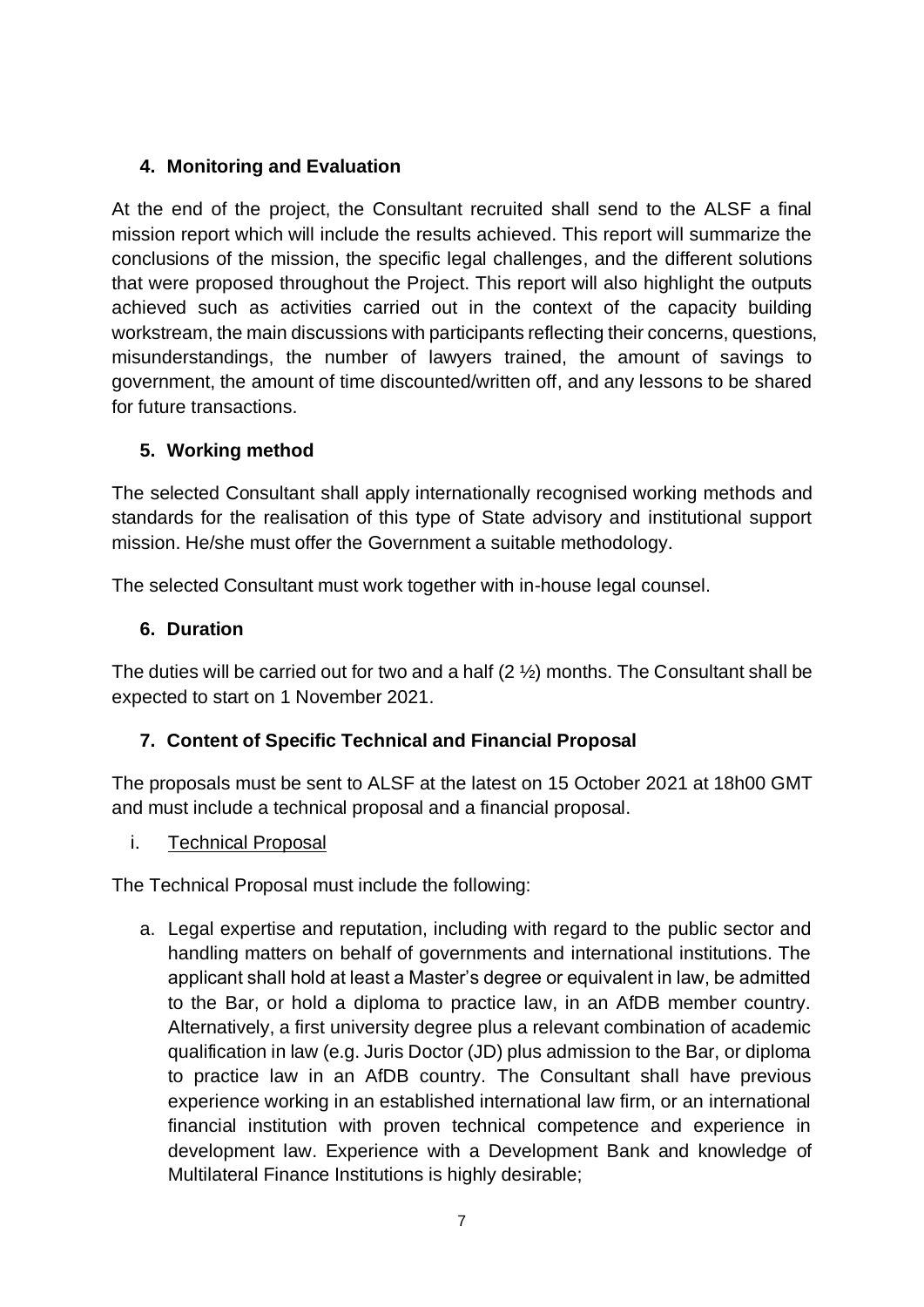- b. Experience and knowledge of The Republic of Namibia or the relevant subregion, as well as the legal, economic and socio-political situation;
- c. Commitment to capacity building, particularly in Africa as well as an emphasis on methodologies and strategies to transfer skills to national relevant counterparts;
- d. Demonstrated excellent technical skills, excellent communication and interpersonal skills, good writing and analytical skills;
- e. Proposed methodology including:
	- o Understanding of the ALSF and Government expectations (including appreciation of issues at stake in the project).
	- o Overview of the proposed methodology for approaching each of the Workstreams (scenarios, strategy, action plan, and proposed stages); and
	- o Implementation schedule of the entire mission and each phase.
- f. Current or past activities with the ALSF;
- g. Potential conflicts of interest; and
- h. Adequacy for the assignment: must have 3 to 5 recent and relevant case studies concerning the performance of this type of mission and experience in similar conditions mentioning the following data.

| <b>Performance period</b> | Country<br>(including party)<br>represented, the contact<br>information of a person who<br>may be contacted (name,<br>position, telephone number,<br>email)) | <b>Description</b> of the mission and tasks<br>performed (nature of the intervention, the<br>role played by each member of the<br>proposed team, issues dealt with in the<br>project, etc.) |
|---------------------------|--------------------------------------------------------------------------------------------------------------------------------------------------------------|---------------------------------------------------------------------------------------------------------------------------------------------------------------------------------------------|
|                           |                                                                                                                                                              |                                                                                                                                                                                             |
|                           |                                                                                                                                                              |                                                                                                                                                                                             |
|                           |                                                                                                                                                              |                                                                                                                                                                                             |
|                           |                                                                                                                                                              |                                                                                                                                                                                             |
|                           |                                                                                                                                                              |                                                                                                                                                                                             |

#### ii. Financial proposal

The Financial Proposal will include:

a. Proposal of fees, expressed in United States Dollars (USD).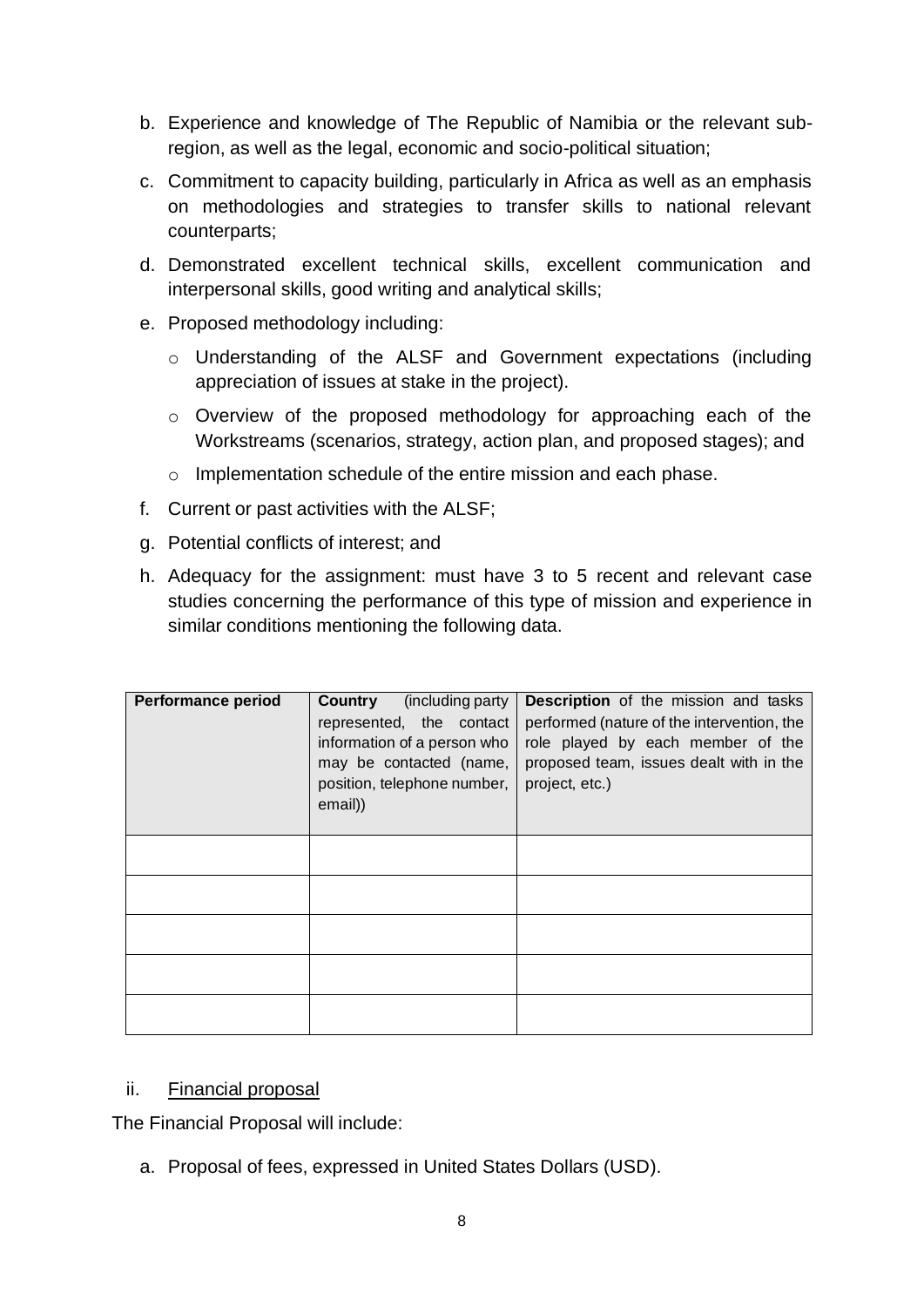- b. Assumptions (to be clearly defined).
- c. Payment schedule proposed for the deliverables for each workstream.
- d. Mechanism proposed to minimize expenses and cost monitoring method.
- e. Fee Quotation.

| <b>Description</b>                                                                                                                         | <b>Amount (USD)</b> | <b>Assumptions</b> |
|--------------------------------------------------------------------------------------------------------------------------------------------|---------------------|--------------------|
| Legal fees for each Workstream                                                                                                             |                     |                    |
| Expenses for each Workstream                                                                                                               |                     |                    |
| Additional Work: Hourly Rates<br>applicable                                                                                                |                     |                    |
| Travel Time: Rates (if any)                                                                                                                |                     |                    |
| Phone Calls: Rates (if any)                                                                                                                |                     |                    |
| Photocopies (Rates (if any)                                                                                                                |                     |                    |
| Any other expenses rates (if any)                                                                                                          |                     |                    |
| <b>Total</b><br>fixed<br>(a<br>amount<br>corresponding to a non-revisable<br>flat rate, which is not subject to<br>increase, is preferred) |                     |                    |

The ALSF will cover travel and field mission costs (if any) as per African Development Bank rules in this regard.

#### iii. Annexes

- i. Professional liability insurance
- ii. CV of the Consultant (including contact details, language capabilities and citizenship of each team member, registration/certificates of good standing).
- iii. Certification that Consultant is currently in good standing.

#### **8. Selection Criteria**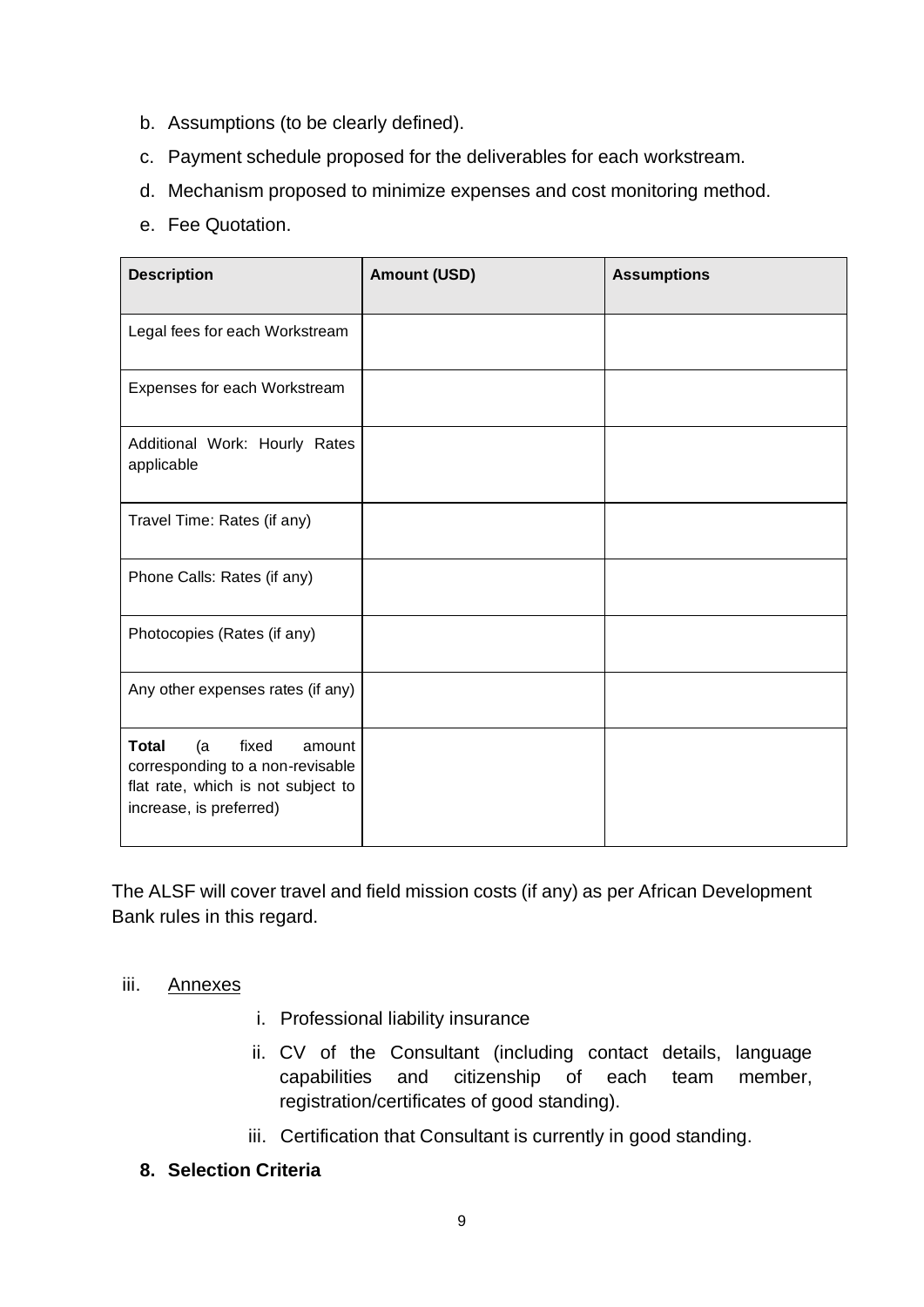The proposals submitted shall be evaluated based on the following criteria:

- a) **Technical expertise (20%):** General qualifications and suitability for the mission to be carried out, in particular, legal capabilities and reputation relating to the specific project, including capabilities and reputation in the field of the project, and experience in providing services and institutional support for governments and public authorities.
- b) **Technical proposal (20%):** Similar experience in the area of expertise of the mission to be undertaken, understanding of the mission, and proposed methodology for the project.
- c) **Regional experience (10%)**: Knowledge of the region, including regional experience, experience in Namibia, in Africa, in developing countries, and in emerging countries).
- d) **Commitment to capacity building (10%):** Illustration of any efforts to develop legal capacity in Africa and training for African governments as well as a willingness and track record of transferring skills and knowledge to local lawyers, track record in this field.
- e) **Experience with the ALSF and other development partners (10%):** based on experience with projects for the ALSF and/or other development partners and multilateral institutions.

*Financial criteria (30%):* Preference shall be given to financial proposals based on a fixed fee arrangement corresponding to a non-revisable flat rate that cannot be increased.

Please note preference is given to discounted and fixed fee arrangements. The Consultant will have to adhere to the ALSF's Travel Policy to be provided as an annex to the Consultant's contract.

# **9. Conflicts of interest, Confidentiality, and Legal value**

# **a. Conflicts of interest**

Your client in this matter will be the Government of Namibia. In your proposal, please state any necessary information related to potential and/or real conflicts of interest related to this project.

In the situation where a conflict of interests arises, we invite the Consultant to propose measures to minimize potential conflicts of interests.

Any legal counsel who would like to submit an offer in the context of these terms of reference should carry out all the necessary investigations and formally confirm that there is no existing or potential, real, or apparent conflict of interest for the realisation of the mission.